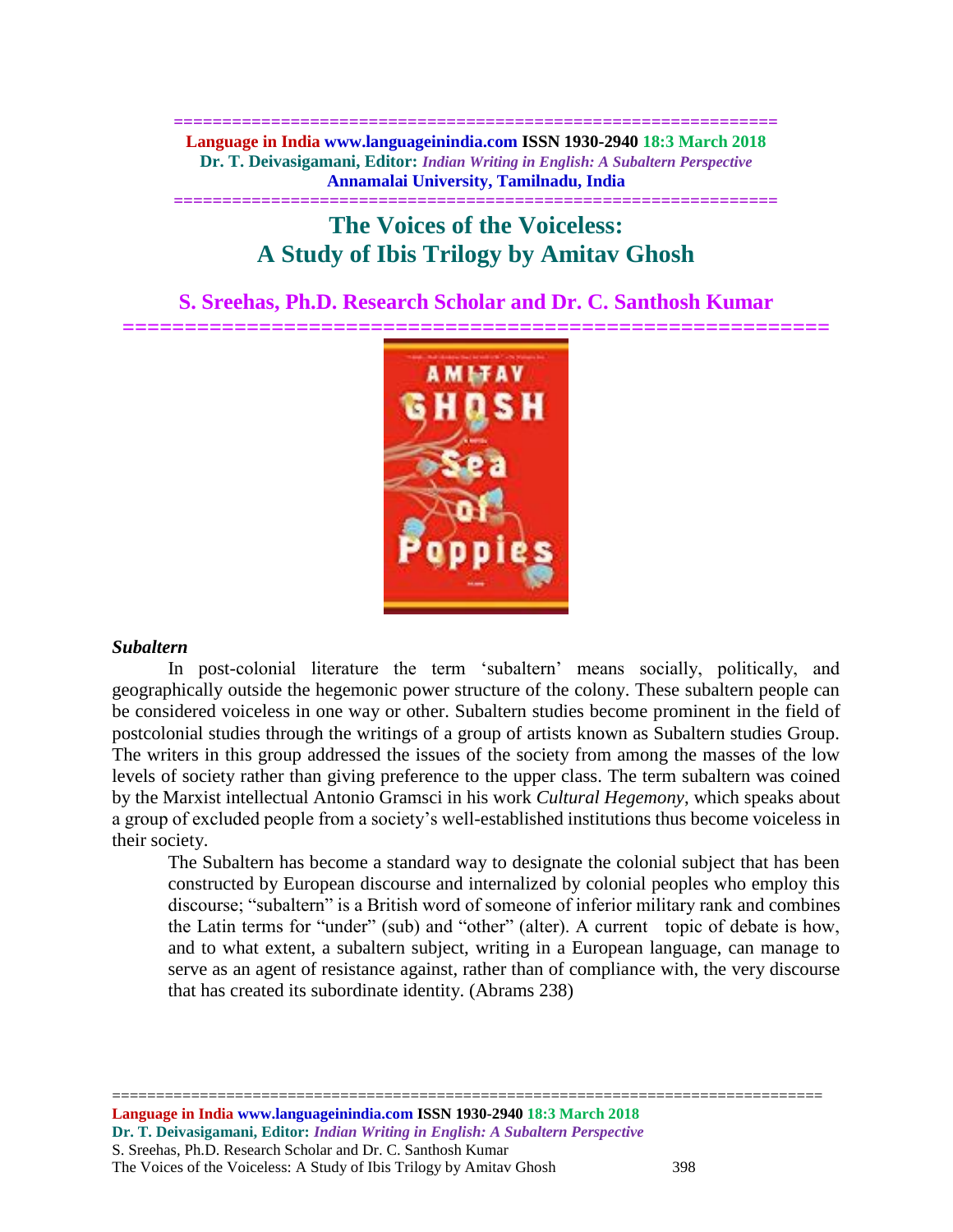

#### **Amitav Ghosh**

 Amitav Ghosh is one of the most prominent Indian English novelists of our time. He began his career in writing with *The Circle of Reason* (1986), which fetched him the Prix Medici Estranger Award, one of the France's top literary awards. His other works are *The Shadow Lines* (1988*), In an Antique Land*(1992), *The Calcutta Chromosome*(1996), *The Glass Palace* (2000), The Hungary Tide (2004), *Sea of Poppies*(2008), *River of Smoke*(2011), *The Flood of Fire*(2015) and his nonfictional works, *Dancing in Cambodia, At large in Burma*(1998), *Countdown* (1999), *Imam and the Indian*(2002). In all these works we can analyze his well-versed knowledge in the disciplines of sociology, anthropology and post colonial issues. These qualities make him prominent in each and every aspect of writings, especially in the field of subaltern studies. His characters in the novels convey a lot of information regarding post colonial aspects. "The characters in Ghosh's novels do not occupy discrete cultures, but 'dwell in travel' in cultural spaces that flow across borders - the 'shadow lines' drawn around modern nation states" (Khair 10).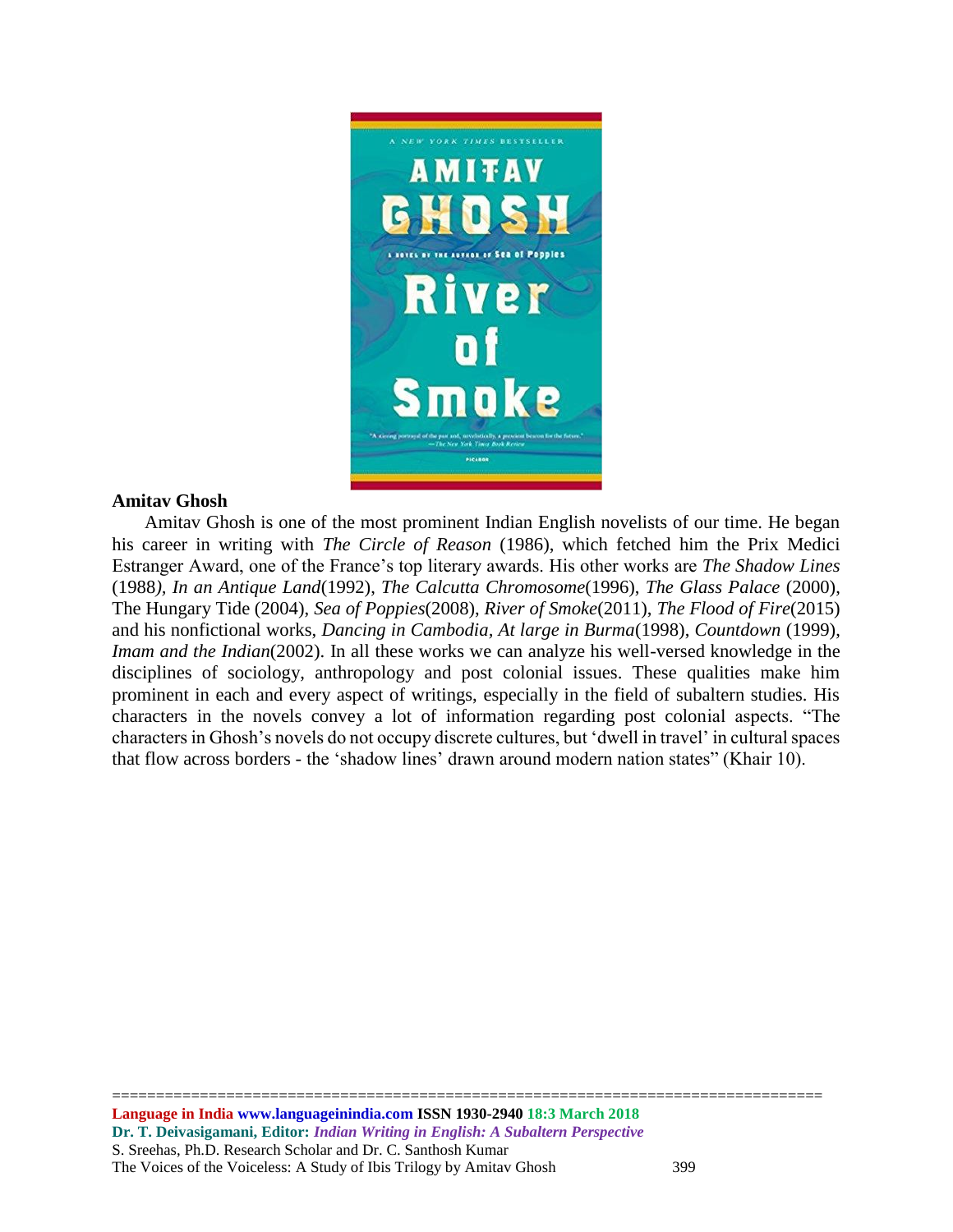

#### **Ghosh's Ibis Trilogy**

Ghosh's Ibis trilogy consists of three novels namely *Sea of Poppies, River of Smoke* and *Flood of Fire.* All these three novels are beautifully picturises some historical incidents like opium war and trade as settings. Ghosh made a ship called Ibis as a microcosm of culture in which people from different nations, cultures and castes were forced to intermingle with each other, ignorant about their future destination. In these novels history is no longer a dominant stratum of society like kings, queens and some eminent personalities, but also for poor Lascars, outcasts and people from other nationalities like Africans, Arabs etc. Thus, Ghosh successfully provides a platform for this voiceless section to raise voice against the atrocities committed against them by the colonizers.

The ancestry of postcolonial criticism can be traced to Frantz Fanon's *The Wretched of the Earth* Published in French in 1961, and voicing what might be called 'cultural resistance' to France's African empire. Fanon (a psychiatrist from Martinique) argued that the first step for 'colonialised' people in finding a voice and an identity is to reclaim their own past. For centuries the European colonising power will have devalued the nation's past, seeing its precolonial era as a pre-civilised limbo, or even as a historical void (Barry 186).

Ibis trilogy is a story set in the first half of the  $19<sup>th</sup>$  century. It speaks about the opium war and trade and trafficking of coolies to Mauritius. The first volume of Ibis trilogy, *Sea of poppies*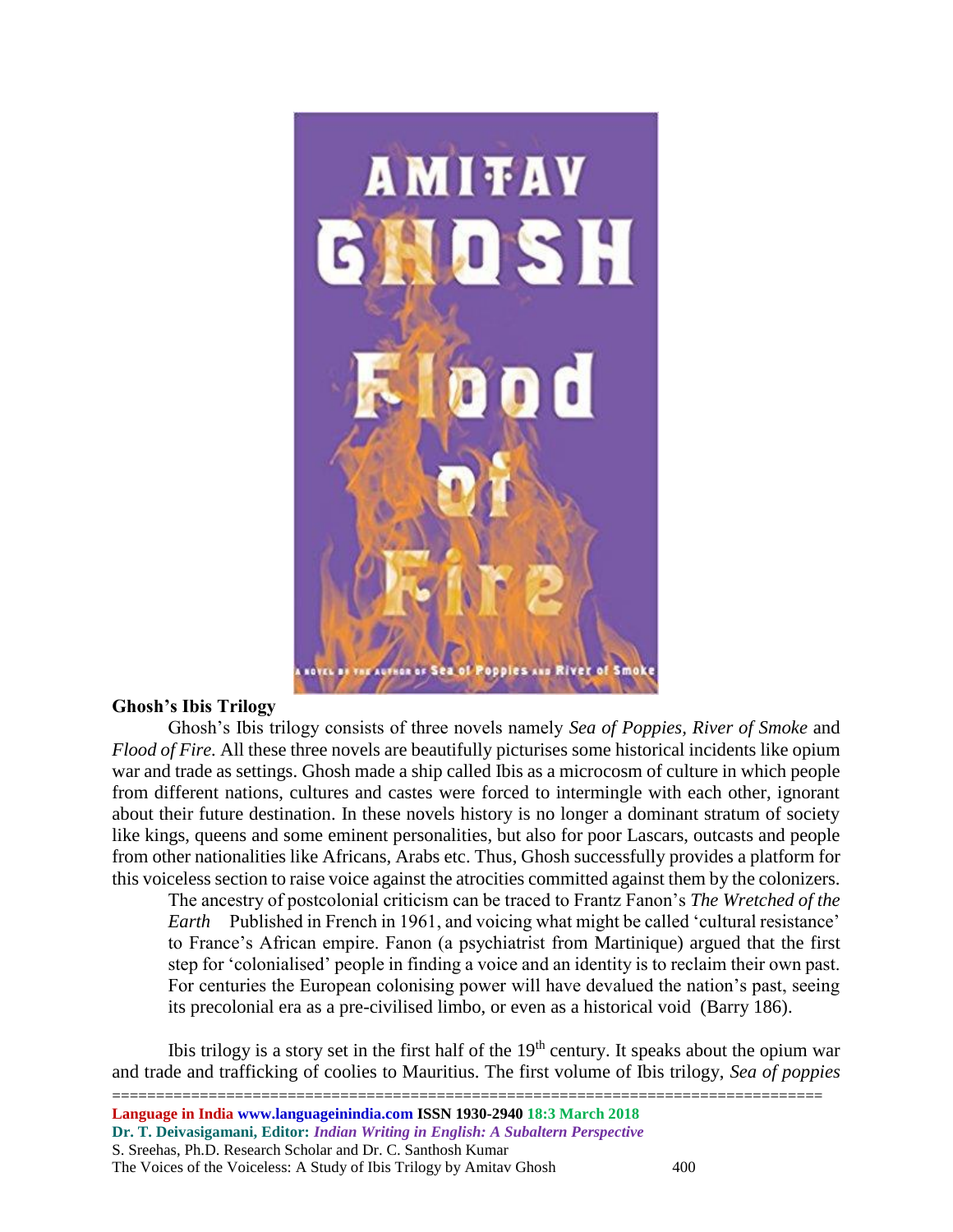speaks about the stories of Deeti, an ordinary village woman of higher caste and her husband Hukum Singh, an opium addict worker in Gazhipur opium factory. Here Ghosh picturises Deeti, one of the central character in the novel as doubly marginalized because being a woman and a wife of an opium addict. Throughout the novel the reader can analyse the emotional pangs she was forced to withstand. At first she was seduced by her husband's brother, when she was unconscious then she was forced to attain sati from which she narrowly escapes with the help of Kalua, a down trodden man of low caste. Her husband's relatives chased them furiously. All through the sufferings one could notice Deeti and Kalua undergo their difficulties voicelessly, but towards the end of the novel there emerges a new man and a woman in Kalua and Deeti. They began to raise their voice against the atrocities leveled against them and poor Lascars by the colonial authorities. Deeti's courage is clearly shown when she raises her voice against the cruel Bhyro Singh, an Indian born British officer "What does this mean? She said, in a show of defiance. Why did you want to see me alone?" (Poppies 475).

## *Sea of Poppies*

 Throughout the novel we see Kalua, a low caste man with well-built physic voicelessly bear all pains, but towards the end of the novel he broke out all his silence and kills Bhyro Singh, when he physically manhandles Kalua. "With a flick of his wrist, he sent it snaking back so that it looped itself around Bhyro Singh's Ox like neck." (P*oppies* 489). The novel also portrays the life of Neel Ratten Halder, a rich raja of Raskhal, who is cheated for forgery by Mr Benjamin Burnham, a rich British merchant. Thus, Halder become a victim of colonization, his life inside the jail moulded him into an ordinary man from the life of the rich king. The jail authorities suppressed his voice through harsh treatment. When he entered inside the jail the jail authorities asked him to remove his dress, he protested but his voice was forcefully suppressed. "Without a glance in his direction, the sergeant issued another order, in Hindustani: Kapra utaro … take off his clothes" (*poppies*  288). Through these kinds of characters Ghosh tries to convey the difficult situations through which characters have to evolve. Here Halder became a voicelss prisoner of the rich powerful king.

Ghosh in his novel *Sea of Poppies* presents certain characters of foreign nationals like Zachary Reid, an American sailor who at certain occasion support the poor Lascars of Africa and Asia.

#### *The River of Smoke*

The second volume of Ibis trilogy, *The River of Smoke* concentrates more on opium trade and how it remained the root cause of the financial bankruptcy in China and India. Ghosh introduced certain new subaltern characters like Ah Fatt, an illegitimate son of a rich parsi opium trader Baharm Modi and a Chinese boat woman in Canton Chei Mei. Ah Fatt symbolizes the pathetic conditions of Chinese opium addicts who lose their life and belongings because of the illegal flow of opium inside China. The horrific life of Ah Fatt is exposed when he speaks about his useless and aimless life to Neel. For him there is no value for Canton fishermen boy inside China "What use was calligraphy to him when boat people were banned by law from sitting for Civil Service examinations?" (*Smoke 8*9).

## *Flood of Fire*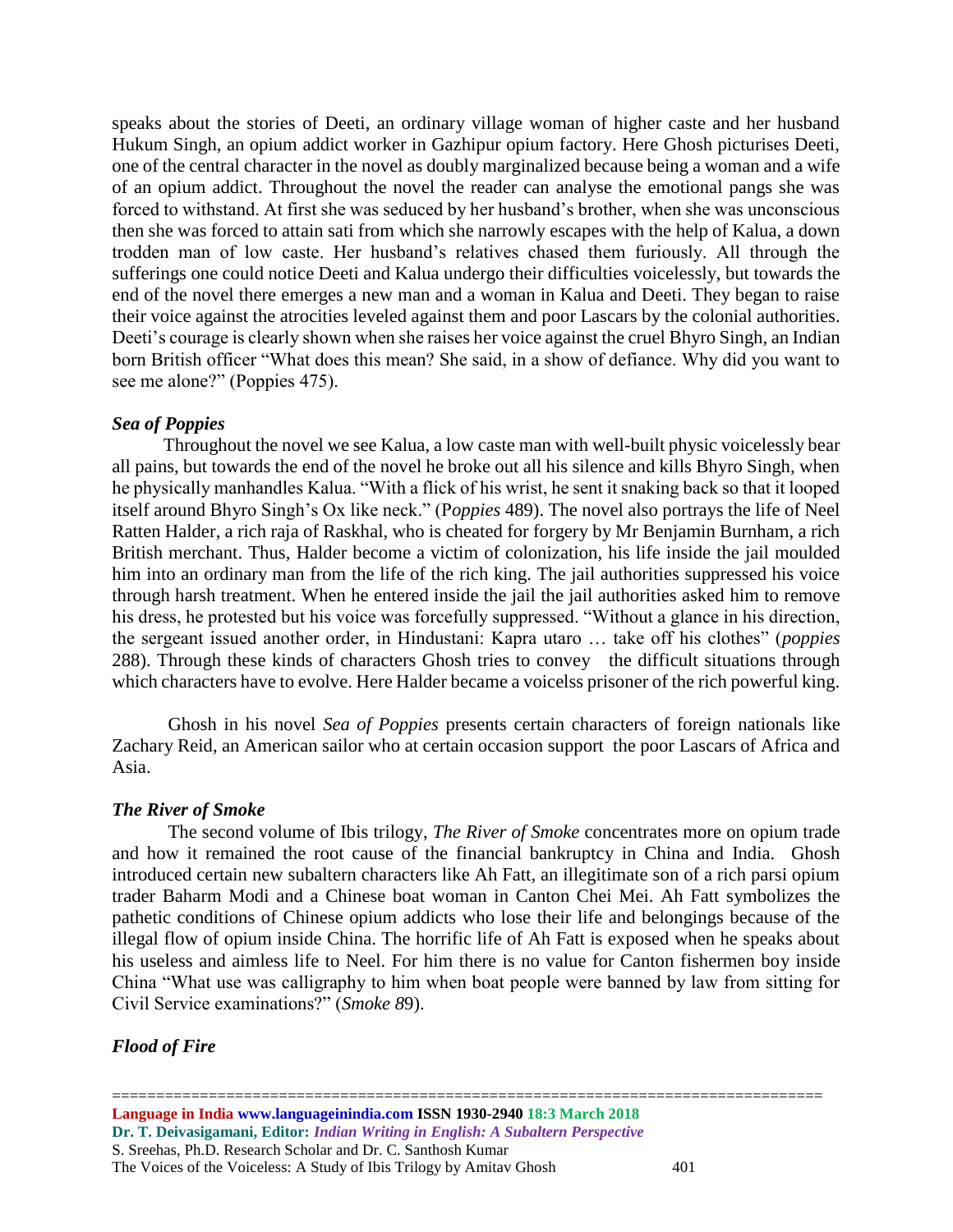In the third volume of the trilogy *Flood of Fire* Ghosh speaks about Kesri Singh, brother of Deeti who joins British service as an Indian soldier at the rank of a sepoy. He became a sepoy against the wishes of his father who wants to join him in Mughal Badshash's army. Joining in British government jobs are considered as something great. The majesty of the British army was picturised through the conversation between Ram Singhiji, father of Kesari Singh and Bhyro Singh.

But why Ram Singhiji? Bhyro Singh protested. The boy is young and you are his father. You should explain to him that Delhi is not what it used to be; a soldier who wants to rise in the World needs to go to the East India Company's capital - Calcutta. There is no army in Hindus than that can match the terms offered by the British (*Fire* 67).

Thus, it is very clearly evident that the British agencies are successful in tactfully trapping the resourceful youngsters in Asia and Africa. These youngsters who don't even processes in depth knowledge about the concerned department enter the service and are forced to serve the British government like a subaltern. After entering into the English East India Company as a soldier, Kesari Singh experiences a sense of isolation. For the white officers he is something other "The colonizers were the centre, 'the self', and the colonized were the margins, the other" (Nagarajan 186).

## **To Conclude**

 In short Ghosh's Ibis trilogy can be considered as a work with plenty of subaltern elements. It is not just the story of three ships namely Ibis, which starts its journey from Calcutta carrying indentured servants and convicts to the Island called Mauritius. Another ship called Anahita, a vessel carrying opium to Canton, and Redruth which is on botanical expedition, also to Canton. The novel depicts lots of characters from different nations, castes, religions, poor Laskers, etc., which arise a sense of universal humanism. Ghosh raises his voice against the subjugation of the marginalized in the society.

 Ghosh also gives voices to women by introducing certain powerful characters like Deeti and Paulettie Lambart, thus creating a sense of identity for women secessions. Paulettie though being a white woman was suppressed by her step father Burnham, but she destroyed all the shackles and entered into the ship called Redruth, which is on its voyage to Botonical expedition. Ghosh as a prominent writer acknowledges about the importance of women in each and every aspect of the society

A critic Anne McClintock observes in the book Colonial Discourse and Postcolonial Theory,'In a World where women do two-thirds of the world's work, earn 10% of the world's income, and own less than 1% of the world's property, the promise of post colonialism has been a history of hopes postponed (Nagarajan 189).

Thus, it is very clear that Ghosh's Ibis trilogy is about the history of commons, downtrodden voiceless section of the society like poor Laskers. It is a well-known fact that every great movement and accomplishments are not possible with the help of certain high-class sections like Kings, Queens and land lords. But it is possible only through the help of people from the lower strata of the society. It is this section who has to raise their voice so that there will be a great change. India got her freedom in 1947 not with the effort of a few leaders but by the continuous